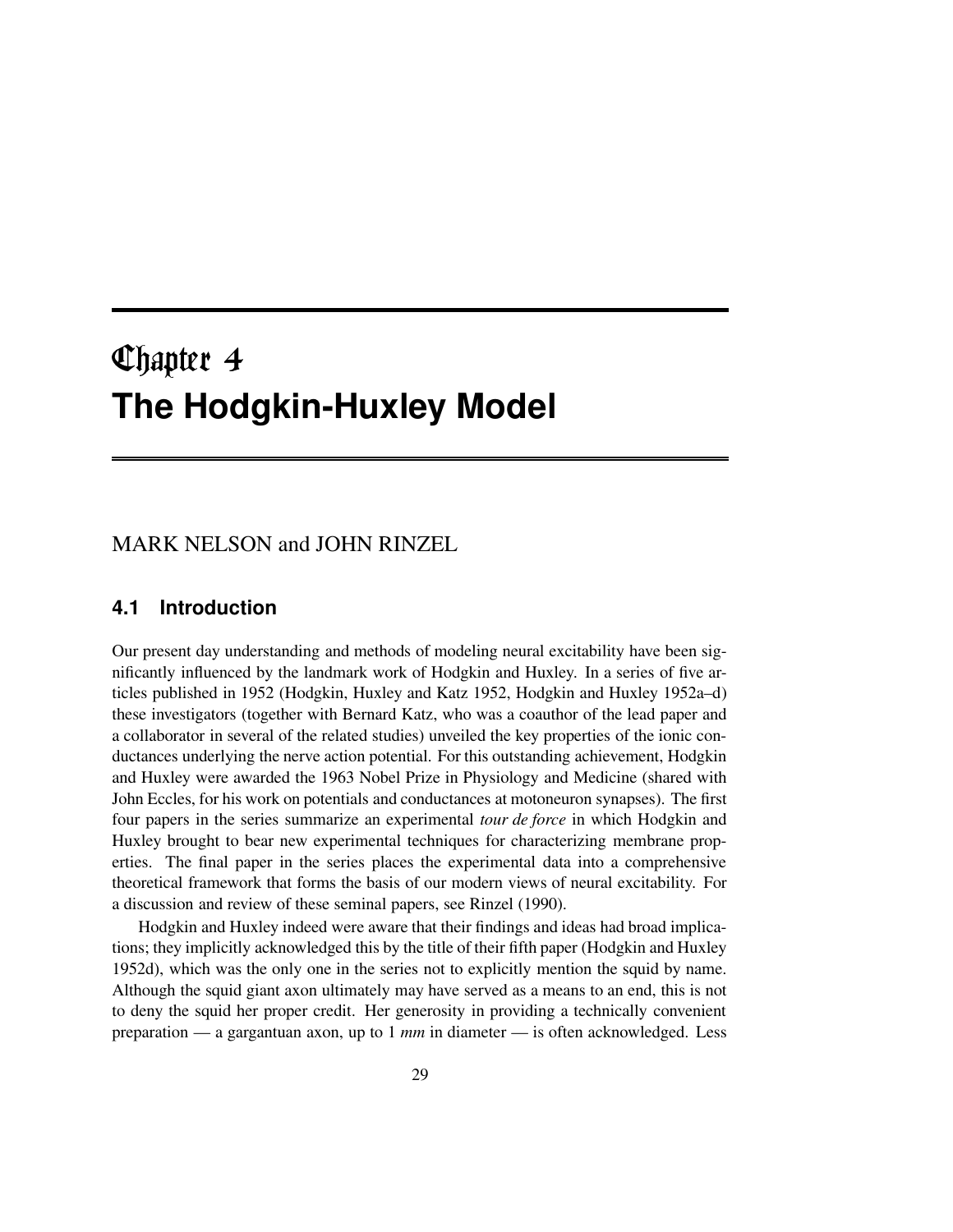widely appreciated is the fortuitous fact that, relative to most excitable nerve membrane, the squid axon is a simple system with basically only two types of voltage-dependent conductances. Today, we know of many more conductance types that can contribute to the excitability of nerve cells (Llinás 1988; also, see Chapter 7 in this volume). The squid axon membrane was an ideal model system; it presented a suitably generic and tractable problem, the solution of which gave rise to powerful new techniques and fundamental concepts.

In this chapter, we explore the Hodgkin-Huxley (HH) model using a GENESIS tutorial simulation called *Squid*. Before describing the mathematical model and performing the simulations, we provide a brief historical overview, so that the reader may better appreciate the scientific impact this work had at the time and how it has come to shape our present understanding of neural excitability. In exploring the HH model in this chapter, we will only be able to touch on some of the highlights. For a fuller appreciation of the model, we recommend a careful reading of the original paper (Hodgkin and Huxley 1952d). Additional historical and biophysical background on the HH model may also be found in Cole (1968), Hodgkin (1976), and Hille (1984).

# **4.2 Historical Background**

For perspective, we begin by recounting the experimental evidence and theoretical concepts about neural excitability that existed at the time when Hodgkin and Huxley were developing their ideas and techniques. At that time, it was known that nerve cells had a low-resistance cytoplasm surrounded by a high-resistance membrane, that the membrane had an associated electrical capacitance, and that there was an electrical potential difference between the inside and the outside of the cell. It is important to note that until about 1940, there was no way to measure the membrane potential directly. Prior to that time, observations of nerve cell activity were made only with extracellular electrodes, which are capable of detecting electrical activity and action potentials, but only provide indirect information about the membrane potential itself.

A key piece of experimental data on neural excitability was obtained when Cole and Curtis (1939) used a Wheatstone bridge circuit to obtain the first convincing evidence for a transient increase in membrane conductance during an action potential. Their results were generally consistent with a popular hypothesis proposed much earlier by Bernstein (1902) that predicted a massive increase in membrane permeability during an action potential. Bernstein had formulated his hypothesis by reasoning as follows. It was known that a cell's membrane separated solutions of different ionic concentrations, with a much higher concentration of potassium inside than outside, and the opposite for sodium. By applying Nernst's theory, Bernstein was led to suggest that the resting membrane was semipermeable only to potassium, implying that at rest the membrane potential  $V_m$  should be close to the potassium equilibrium potential  $E_K$  of about  $-75$  mV. Then, during activity, he believed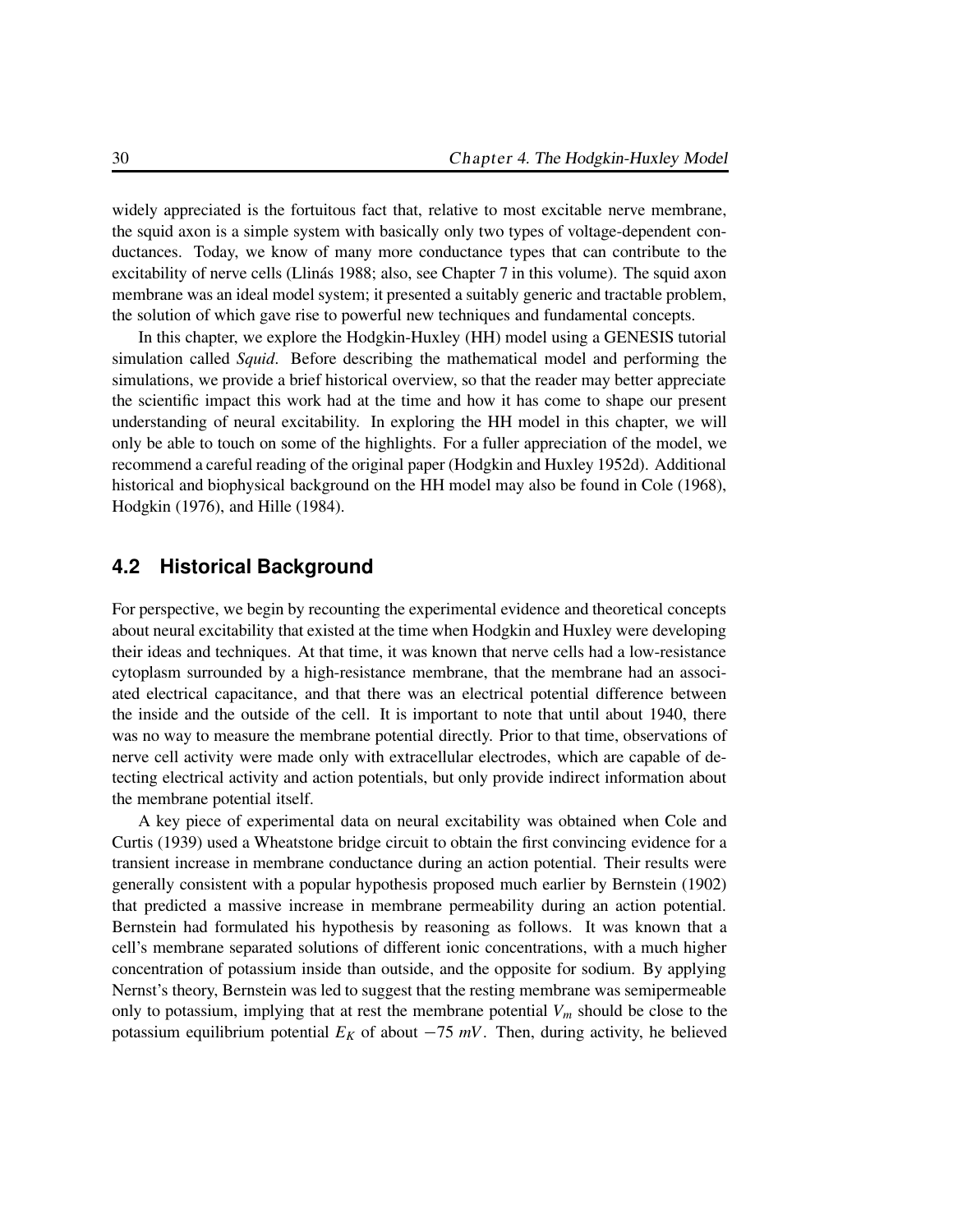that a "breakdown" in the membrane's resistance to all ionic fluxes would occur and the potential difference across the membrane should disappear; i.e., *V<sup>m</sup>* would tend to zero. Although the conductance increase observed by Cole and Curtis (1939) during the action potential was qualitatively consistent with Bernstein's hypothesis, the increase was not as large as one would expect from an extensive membrane breakdown.

During a postdoctoral visit in the U. S. spanning 1937–38, Hodgkin established ties with Cole's group at Columbia University and worked with them also at Woods Hole in the summer. He and Curtis almost succeeded in measuring  $V_m$  directly by tunneling along the giant axon with a glass micropipette (Fig. 4.1A). Eventually, both Hodgkin and Curtis succeeded in this endeavor, albeit with other collaborators (Curtis and Cole 1940, Hodgkin and Huxley 1939), and they found not only did  $V<sub>m</sub>$  rise transiently toward zero, but surprisingly there was a substantial overshoot, such that the membrane potential actually reversed in sign at the peak of the action potential (Fig. 4.1B). This result brought into serious question Bernstein's simple idea of membrane breakdown and provided much food for thought during the span of World War II when Hodgkin, Huxley, and many other scientists were involved in the war effort.

Further insights into the nature of the membrane changes that occurred during an action potential required the development of two important experimental techniques referred to as the *space clamp* and the *voltage clamp*. The space clamp technique was developed by Marmont (1949) and Cole (1949) as a means of maintaining a uniform spatial distribution of membrane voltage  $V_m$  over the region of the cell where one was attempting to measure the membrane current. This could not be accomplished using the intracellular capillary electrode technique that had been developed to directly measure membrane potentials (Curtis and Cole 1940, Hodgkin and Huxley 1939). The tip of the capillary electrode acted essentially as a point source of current that would flow intracellularly along the axon, away from the recording site and not just through the membrane near the electrode. To achieve space clamping, the axon was threaded with a silver wire to provide a very low axial resistance, thereby eliminating longitudinal voltage gradients.

In conjunction with the space clamp, Cole and colleagues were also developing the voltage clamp technique that would allow the membrane potential to be maintained at any desired voltage level. One might think this simply would be a matter of connecting a constant voltage source across the cell membrane using a pair of electrodes, one inside and one outside the cell. In practice, this simple approach doesn't work particularly well because of unpredictable voltage drops that occur in the solutions surrounding the electrodes. The technique that was eventually developed involved two pairs of electrodes. One pair was used to monitor the voltage across the membrane and the other was used to inject enough current to keep the measured voltage constant. In order to keep pace with the rapid changes in membrane permeability, the injected "clamping current" was controlled using a feedback amplifier circuit (Fig. 4.2A).

In order to take full advantage of the space clamp and voltage clamp techniques, it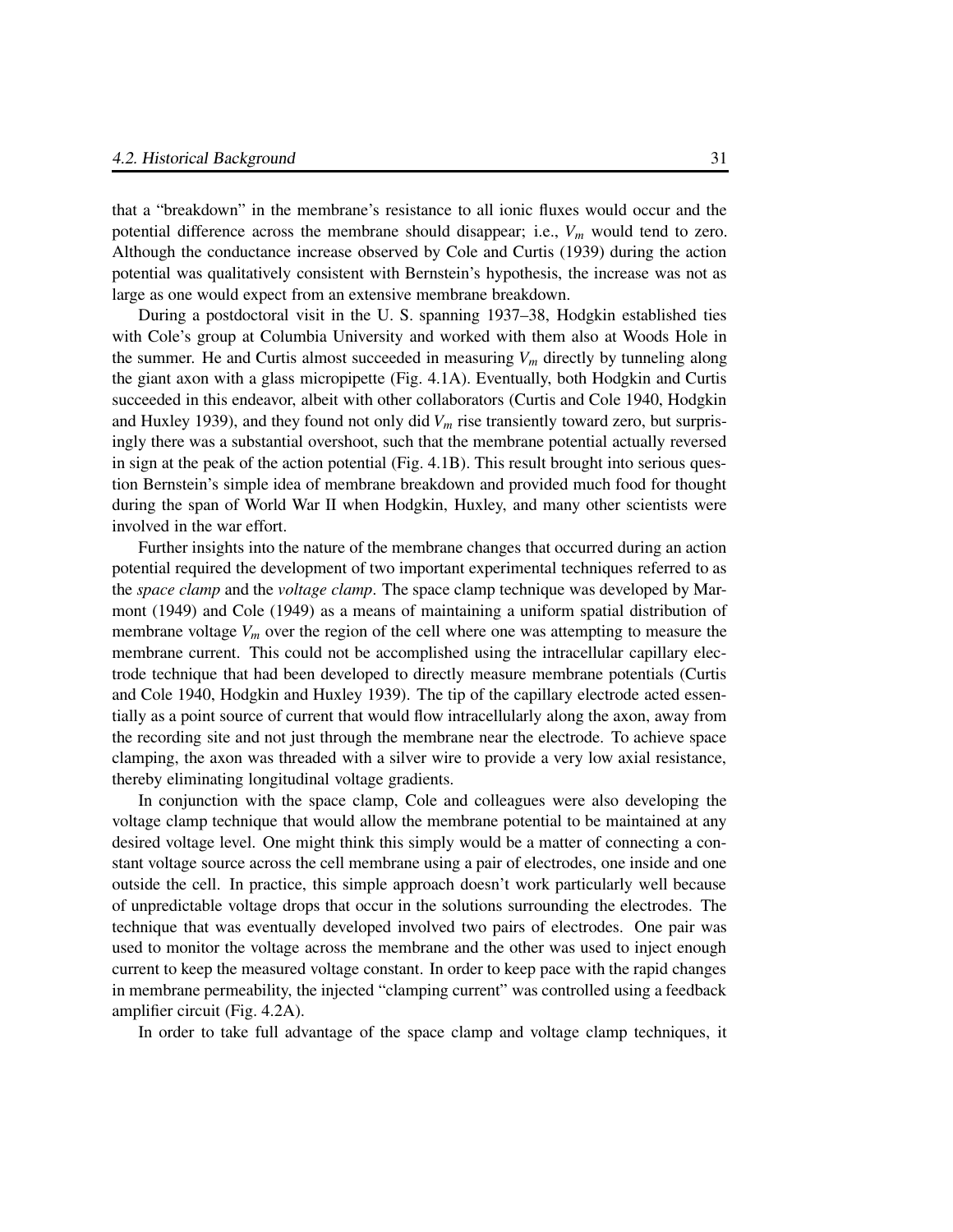

**Figure** 4.1 First direct measurements of membrane potential in squid giant axon. (A) Capillary tube filled with sea water has been carefully pushed down axon and serves as electrode to measure potential difference across membrane (after Hille 1984). (B) Membrane voltage *Vm* (in *mV*) during action potential. Time indicated by 500 Hz sine wave on oscilloscope screen. (Adapted from Hodgkin and Huxley (1939); reprinted with permission from *Nature*, Copyright 1939, Macmillan Magazines Limited.)

was necessary to develop a means for identifying the individual contributions to *Iion* from different ion species. Work by Hodgkin and Katz (1949) had demonstrated that both sodium and potassium made important contributions to the ionic current. This work also helped explain the earlier puzzling observations that  $V_m$  overshoots zero during the action potential. In contrast to Bernstein, who imagined the action potential to result from an unbounded transient increase in permeability for all ions, Hodgkin and Katz realized that bounded changes in permeabilities for different ions could account for the observed changes in *Vm*. In their view,  $V_m$  would tend to the Nernst potential for the ion to which the membrane was dominantly permeable, and this dominance could change with time. For a membrane at rest, they agreed with Bernstein, that the potassium conductance is overriding, and hence the resting potential is near  $E_K$  (about  $-75 \, mV$ ). But during the action potential upstroke, they postulated that a dramatic shift took place, causing the membrane to become much more permeable to sodium than to potassium. Hence,  $V_m$  would tend toward  $E_{Na}$  (about +60  $mV$ ), and an overshoot of zero potential would be expected. They predicted and showed, for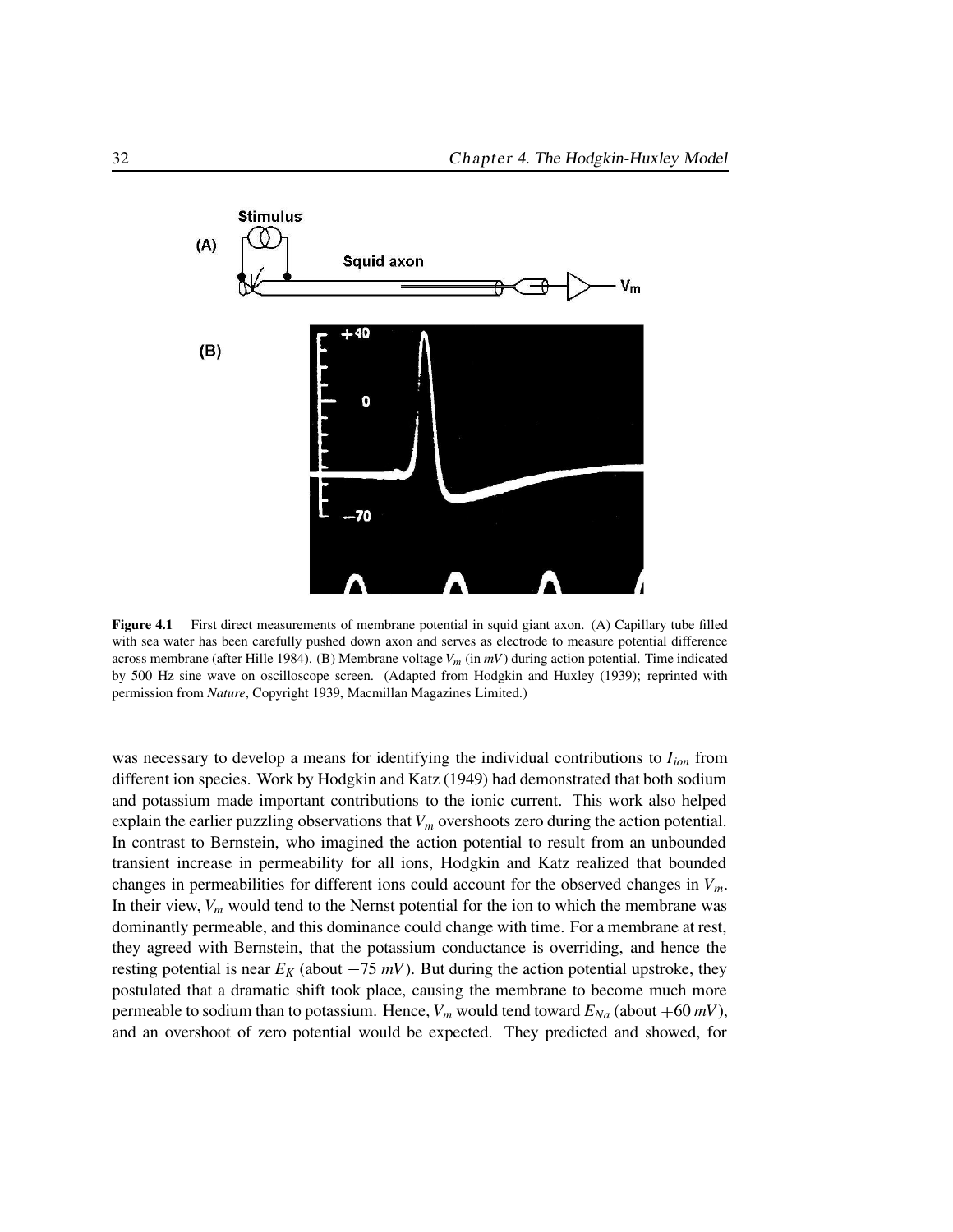

**Figure 4.2** Quantitative measurements of ionic currents in the squid giant axon using space clamp and voltage clamp techniques. (A) Schematic of setup. Axial wire to impose space clamp. Feedback amplifier for voltage clamp delivers current to maintain membrane potential  $V_m$  at command level  $V_c$  (adapted from Hille 1984). (B) Current  $(mA/cm^2)$  versus time (*msec*). Low sodium concentration in bath eliminates  $I_{Na}$ , so that  $I_K$  is recorded. Then subtraction from total current in normal sodium yields  $I_{Na}$ . Clamping voltage is  $-9$  *mV*, from a holding level of  $-65$  *mV*. (Replotted data from Hodgkin and Huxley (1952a).)

example, that the action potential amplitude depended critically on the concentration of external sodium; decreased sodium led to a lower peak for the action potential. In the theoretical section of their paper, they generalized the Nernst equation to predict the steadystate potential when the membrane is permeable with different degrees to more than one ionic species. This equation, modified from the earlier derivation by D. Goldman, is widely applied in cell biology, and is usually called the Goldman-Hodgkin-Katz equation.

The "sodium hypothesis" was a major conceptual advance. However, the question of how the permeability changes were dynamically linked to *V<sup>m</sup>* was not completely addressed until the papers of 1952. Hodgkin and Huxley realized that by manipulating ionic concentrations in the axon and its environment, the contributions of different ionic conductances could be disentangled, provided that they responded independently to changes in  $V_m$  (a key assumption). By eliminating sodium from the bathing medium, *INa* becomes negligible and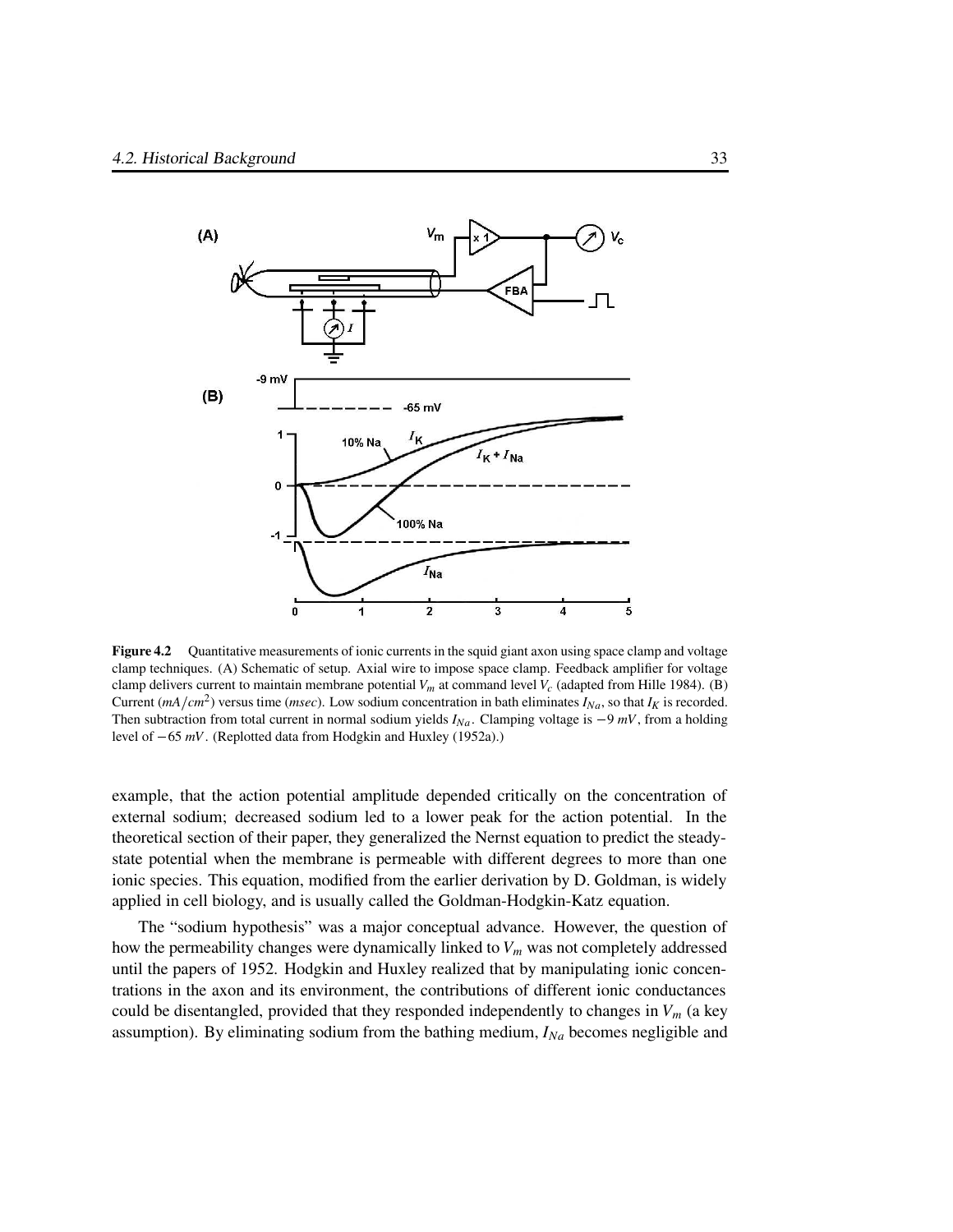so  $I_K$  is measured directly. Then  $I_{Na}$  can be determined by subtraction of  $I_K$  from the normal response as shown in Fig. 4.2B. Using this approach, Hodgkin and Huxley (1952b) were able to demonstrate convincingly that the current flowing across the squid axon membrane had only two major ionic components,  $I_{Na}$  and  $I_K$ , and that these currents were strongly influenced by  $V_m$ .

# **4.3 The Mathematical Model**

Given this historical perspective, we can now better appreciate the insights provided by the HH model. In this section, we present the mathematical model itself. In subsequent sections we describe some of the experiments that Hodgkin and Huxley performed while developing their model, and we use GENESIS to simulate some of those experiments.

#### **4.3.1 Electrical Equivalent Circuit**

The HH model is based on the idea that the electrical properties of a segment of nerve membrane can be modeled by an equivalent circuit of the form shown in Fig. 4.3. In the equivalent circuit, current flow across the membrane has two major components, one associated with charging the membrane capacitance and one associated with the movement of specific types of ions across the membrane. The ionic current is further subdivided into three distinct components, a sodium current  $I_{Na}$ , a potassium current  $I_K$ , and a small leakage current  $I_L$  that is primarily carried by chloride ions.



**Figure 4.3** Electrical equivalent circuit proposed by Hodgkin and Huxley for a short segment of squid giant axon. The variable resistances represent voltage-dependent conductances (Hodgkin and Huxley 1952d).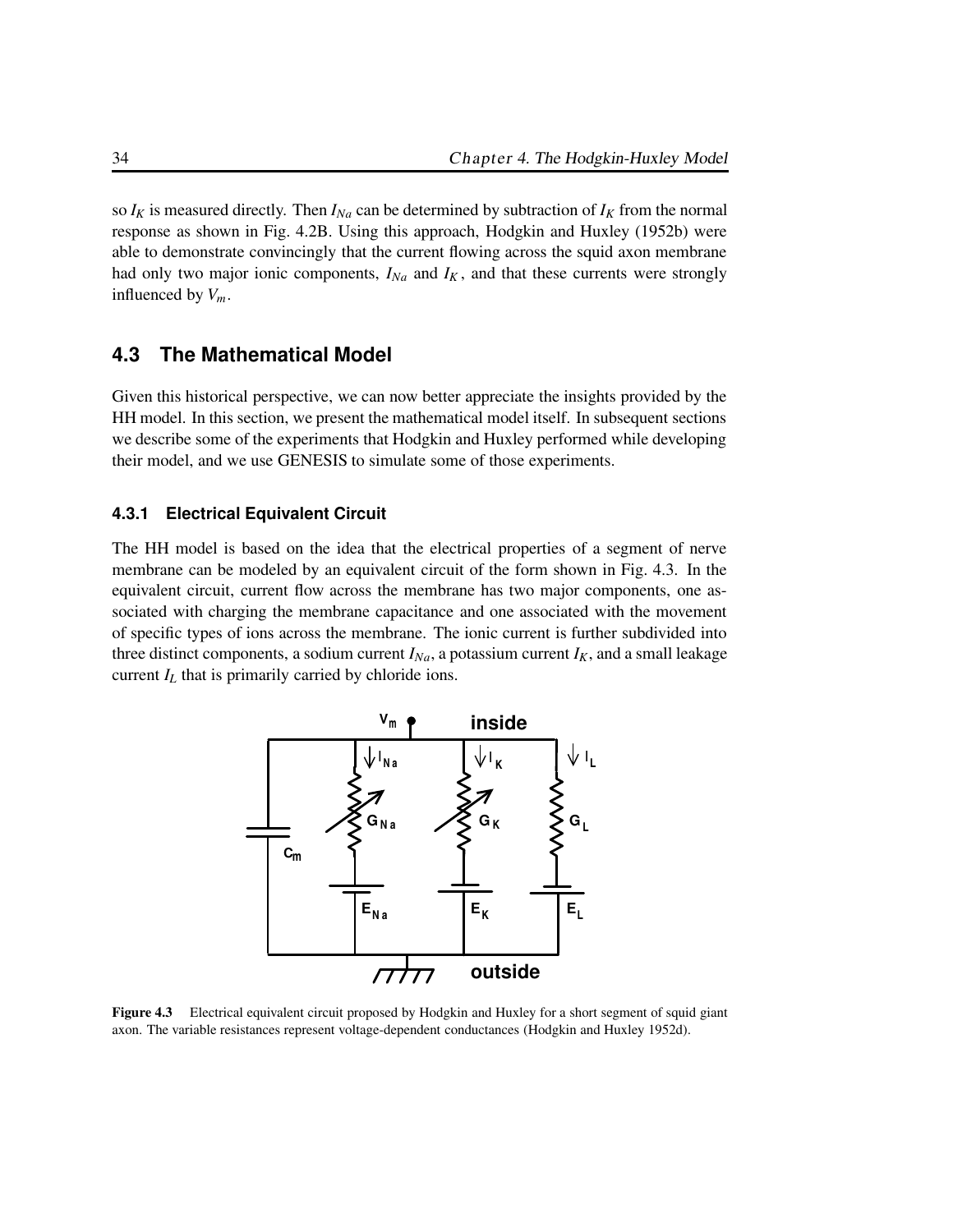The behavior of an electrical circuit of the type shown in Fig. 4.3 can be described by a differential equation of the form:

$$
C_m \frac{dV_m}{dt} + I_{ion} = I_{ext},\tag{4.1}
$$

where  $C_m$  is the membrane capacitance,  $V_m$  is the intracellular potential (membrane potential), *Iion* is the net ionic current flowing across the membrane, and *Iext* is an externally applied current.

#### **4.3.2 HH Conventions**

Note that the appearance of  $I_{ion}$  on the left-hand side of Eq. 4.1 and  $I_{ext}$  on the right indicates that they have opposite *sign conventions*. As the equation is written, a positive external current *Iext* will tend to depolarize the cell (i.e., make *V<sup>m</sup>* more positive) whereas a positive ionic current  $I_{ion}$  will tend to hyperpolarize the cell (i.e., make  $V_m$  more negative). This sign convention for ionic currents is sometimes referred to as the *physiologists' convention* and is summarized by the phrase "inward negative," meaning that an inward flow of positive ions into the cell is considered a negative current. This convention perhaps arose from the fact that when one studies an ionic current in a voltage clamp experiment, rather than measuring the ionic current directly, one actually measures the clamp current that is necessary to counterbalance it. Thus an inward flow of positive ions is observed as a negative-going clamp current, hence explaining the "inward negative" convention. While reading later chapters, it will be important to realize that internally GENESIS uses the opposite sign convention ("inward positive"), since that allows all currents to be treated consistently, without making a special case for ionic currents. In the *Squid* tutorial in this chapter, however, currents are plotted using the physiologists' convention.

While we're on the topic of *conventions*, there are two more issues that should be discussed here. The first concerns the *value* of the membrane potential  $V_m$ . Recall that potentials are relative; only potential differences can be measured directly. Thus when defining the intracellular potential  $V_m$ , one is free to choose a convention that defines the resting intracellular potential to be zero (the convention used by Hodgkin and Huxley), *or* one could choose a convention that defines the extracellular potential to be zero, in which case the resting intracellular potential would be around  $-70$  mV. In either case the potential *difference* across the membrane is the same; it's simply a matter of how "zero" is defined. GENESIS allows the user to choose any convention they like; in the *Squid* tutorial we use the HH convention that the resting membrane potential is zero.

The second convention we need to discuss concerns the *sign* of the membrane potential. The modern convention is that depolarization makes the membrane potential  $V_m$  more positive. However, Hodgkin and Huxley (1952d) use the opposite sign convention (depolarization negative) in their paper. In the *Squid* tutorial, we use the modern convention that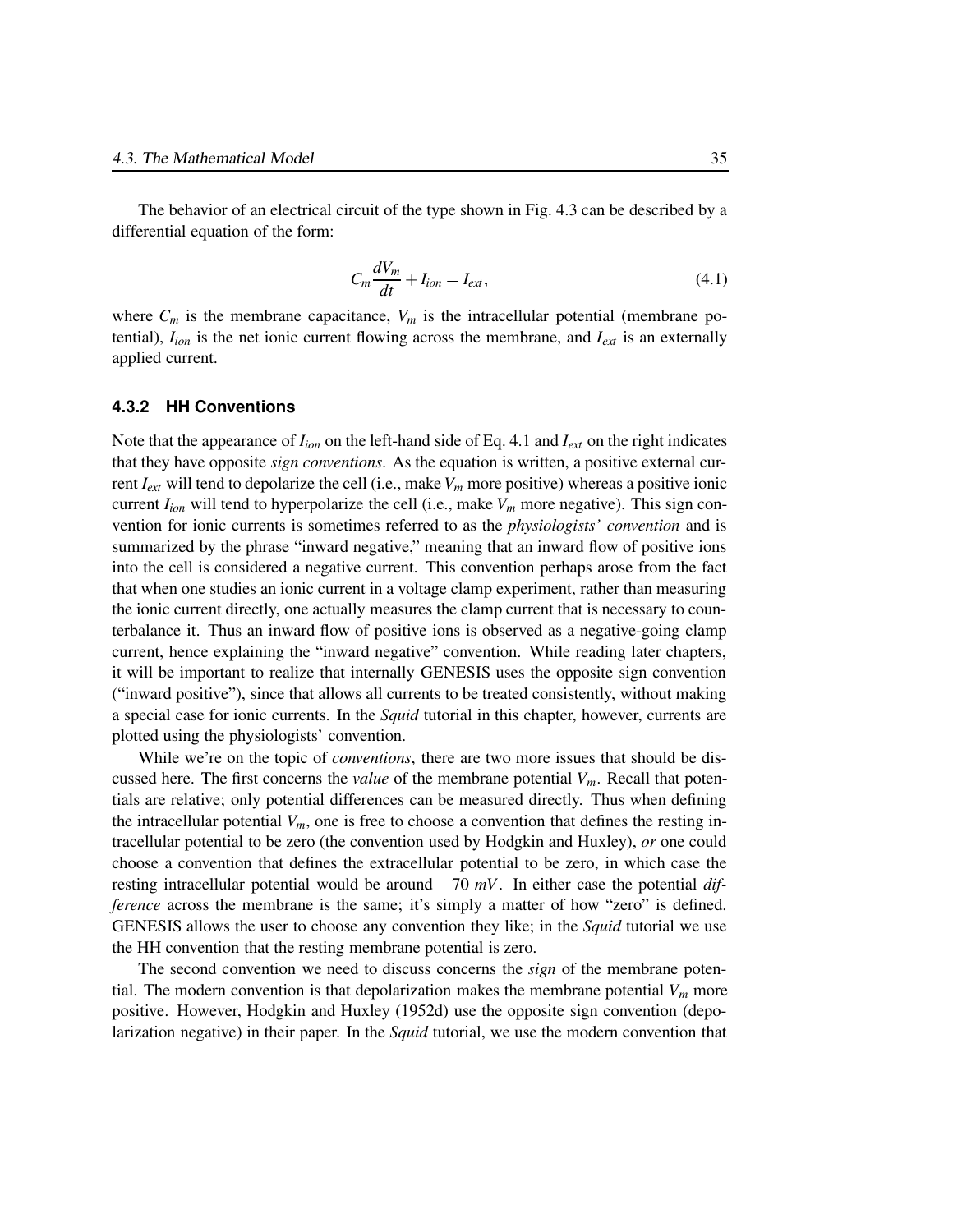depolarization is positive. At a conceptual level, the choice of conventions for currents and potentials is inconsequential; however, at the implementation level it matters a great deal, since getting one of the signs wrong will cause the model to behave incorrectly. The most important thing in choosing conventions is to ensure that the choices are internally selfconsistent. One must pay careful attention to these issues when implementing a GENESIS simulation using equations from a published model, since it may be necessary to convert the published equations into a form that is consistent with the rest of the simulation.

#### **4.3.3 The Ionic Current**

The total ionic current *Iion* in Eq. 4.1 is the algebraic sum of the individual contributions from all participating ion types:

$$
I_{ion} = \sum_{k} I_k = \sum_{k} G_k (V_m - E_k).
$$
 (4.2)

Each individual ionic component  $I_k$  has an associated conductance value  $G_k$  (conductance is the reciprocal of resistance,  $G_k = 1/R_k$ ) and an equilibrium potential  $E_k$  (the potential for which the net ionic current flowing across the membrane is zero). The current is assumed to be proportional to the conductance times the driving force, resulting in terms of the general form  $I_k = G_k(V_m - E_k)$ . In the HH model of the squid giant axon, there are three such terms: a sodium current  $I_{Na}$ , a potassium current  $I_K$ , and a leakage current  $I_L$ :

$$
I_{ion} = G_{Na}(V_m - E_{Na}) + G_K(V_m - E_K) + G_L(V_m - E_L). \tag{4.3}
$$

In order to explain their experimental data, Hodgkin and Huxley postulated that *GNa* and *G<sup>K</sup>* changed dynamically as a function of membrane voltage. Today, we know that the basis for this voltage-dependence can be traced to the biophysical properties of the membrane channels that control the flow of ions across the membrane. It is important to remember that at the time Hodgkin and Huxley developed their model, there was very little information available about the biophysical structure of membrane or the molecular events underlying neural excitability. The modern concept of ion-selective membrane channels controlling the flow of ions across the membrane was only one of several competing ideas at the time. An important accomplishment of the HH model was to rule out several of the alternative ideas that had been proposed concerning membrane excitability.

Although Hodgkin and Huxley did not know about membrane channels when they developed their model, it is convenient for us to describe the voltage-dependent aspects of their model in those terms. The macroscopic conductances  $G_k$  of the HH model can be thought of as arising from the combined effects of a large number of microscopic ion channels embedded in the membrane. Each individual ion channel can be thought of as containing a small number of physical *gates* that regulate the flow of ions through the channel. An individual gate can be in one of two states, *permissive* or *non-permissive*. When *all* of the gates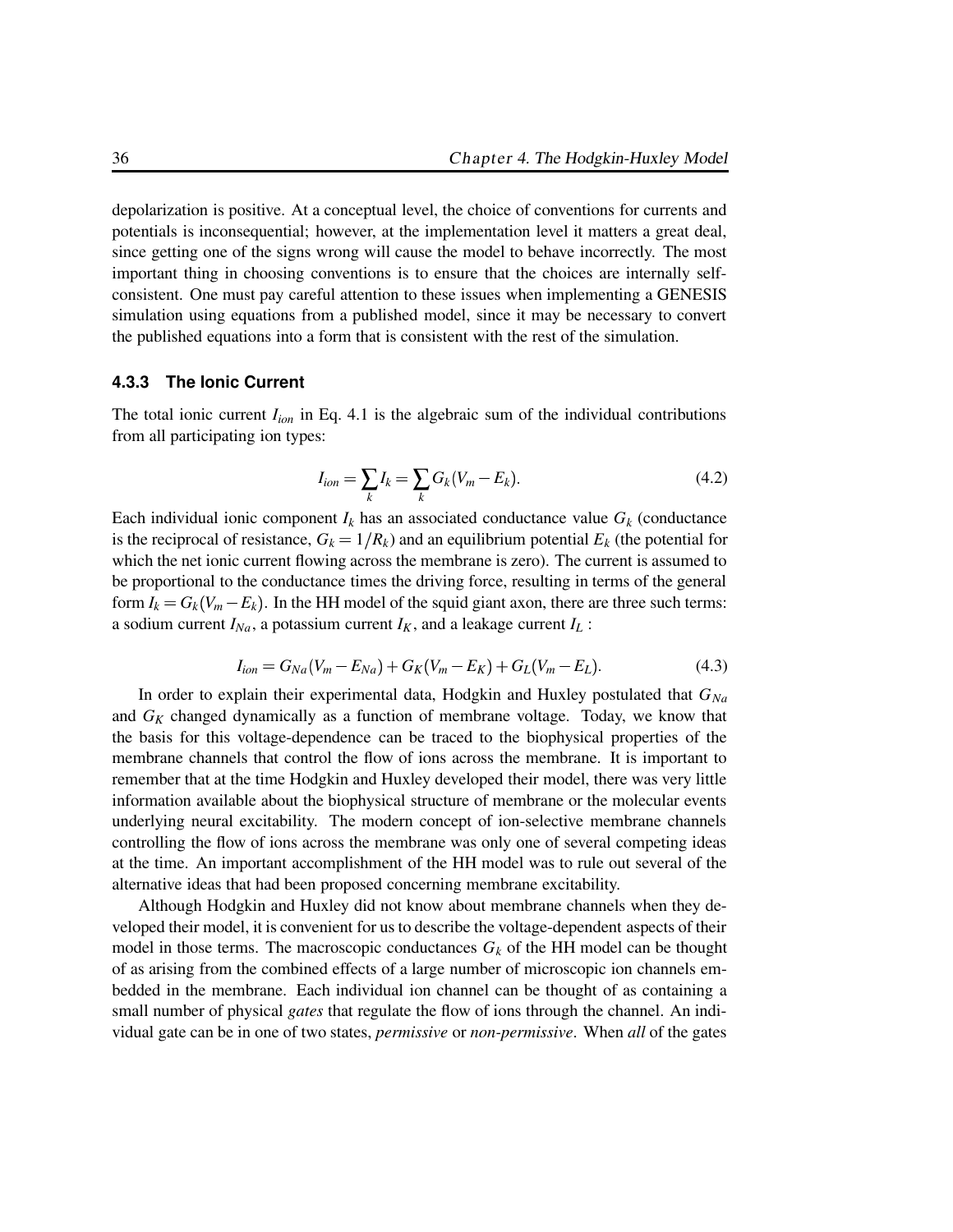for a particular channel are in the permissive state, ions can pass through the channel and the channel is *open*. If any of the gates are in the non-permissive state, ions cannot flow and the channel is *closed*. 1

The voltage-dependence of ionic conductances is incorporated into the HH model by assuming that the probability for an individual gate to be in the permissive or non-permissive state depends on the value of the membrane voltage. If we consider gates of a particular type  $i$ , we can define a probability  $p_i$ , ranging between 0 and 1, that represents the *probability* of an individual gate being in the permissive state. If we consider a large number of channels, rather than an individual channel, we can also interpret  $p_i$  as the *fraction* of gates in that population that are in the permissive state and  $(1 - p_i)$  as the fraction in the non-permissive state. Transitions between permissive and non-permissive states in the HH model are assumed to obey first-order kinetics:

$$
\frac{dp_i}{dt} = \alpha_i(V) (1 - p_i) - \beta_i(V) p_i,
$$
\n(4.4)

where  $\alpha_i$  and  $\beta_i$  are voltage-dependent *rate constants* describing the "non-permissive to permissive" and "permissive to non-permissive" transition rates, respectively. If the membrane voltage  $V_m$  is "clamped" at some fixed value V, then the fraction of gates in the permissive state will eventually reach a steady-state value (i.e.,  $dp_i/dt = 0$ ) as  $t \to \infty$  given by:

$$
p_{i,t\to\infty}(V) = \frac{\alpha_i(V)}{\alpha_i(V) + \beta_i(V)}.
$$
\n(4.5)

The time course for approaching this equilibrium value is described by a simple exponential with time constant  $\tau_i(V)$  given by:

$$
\tau_i(V) = \frac{1}{\alpha_i(V) + \beta_i(V)}.\tag{4.6}
$$

When an individual channel is open (i.e., when all the gates are in the permissive state), it contributes some small, fixed value to the total conductance and zero otherwise. The macroscopic conductance for a large population of channels is thus proportional to the number of channels in the open state which is, in turn, proportional to the probability that the associated gates are in their permissive state. Thus the macroscopic conductance  $G_k$  due to channels of type *k*, with constituent gates of type *i*, is proportional to the *product* of the individual gate probabilities *p<sup>i</sup>* :

$$
G_k = \bar{g}_k \prod_i p_i,\tag{4.7}
$$

<sup>1</sup>Although it would seem natural to speak of *gates* as being *open* or *closed*, a great deal of confusion can be avoided by consistently using the terminology *permissive* and *non-permissive* for *gates* while reserving the terms *open* and *closed* for *channels*.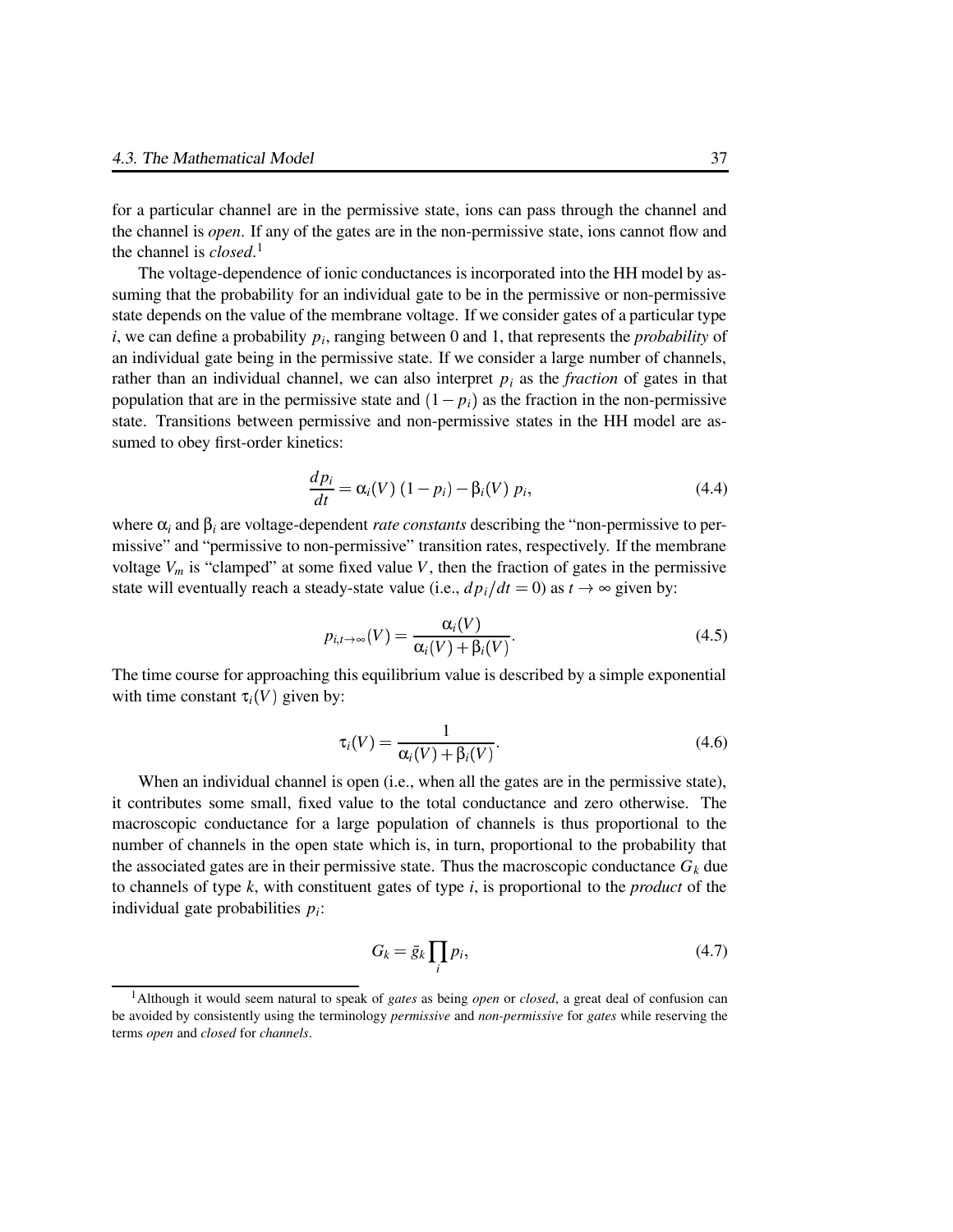where  $\bar{g}_k$  is a normalization constant that determines the maximum possible conductance when all the channels are open.

We have presented Eqs. 4.4–4.7 using a generalized notation that can be applied to a wide variety of conductances beyond those found in the squid axon. To conform to the standard notation of the HH model, the probability variable  $p_i$  in Eqs. 4.4–4.6 is replaced by a convenient notation in which the variable name is the same as the gate type. For example, Hodgkin and Huxley modeled the sodium conductance using three gates of a type labeled *m* and one gate of type *h*. Applying Eq. 4.7 to the sodium channel using both the generalized notation and the standard notation yields:

$$
G_{Na} = \bar{g}_{Na} \, p_m^3 \, p_h \equiv \bar{g}_{Na} \, m^3 \, h. \tag{4.8}
$$

Similarly, the potassium conductance is modeled with four identical "*n*" gates:

$$
G_K = \bar{g}_K p_n^4 \equiv \bar{g}_K n^4. \tag{4.9}
$$

Summarizing the ionic currents in the HH model in standard notation, we have:

$$
I_{ion} = \bar{g}_{Na} \, m^3 \, h \, (V_m - E_{Na}) + \bar{g}_K \, n^4 \, (V_m - E_K) + \bar{g}_L \, (V_m - E_L), \tag{4.10}
$$

$$
\frac{dm}{dt} = \alpha_m(V) (1 - m) - \beta_m(V) m,
$$
\n(4.11)

$$
\frac{dh}{dt} = \alpha_h(V) (1 - h) - \beta_h(V) h, \qquad (4.12)
$$

$$
\frac{dn}{dt} = \alpha_n(V) (1 - n) - \beta_n(V) n. \tag{4.13}
$$

The task that remains is to specify exactly how the six rate constants in Eqs. 4.11–4.13 depend on the membrane voltage. Then Eqs. 4.10–4.13, together with Eq. 4.1, completely specify the behavior of the membrane potential  $V_m$  in the model.

#### **4.4 Voltage Clamp Experiments**

How did Hodgkin and Huxley go about determining the voltage-dependence of the rate constants  $\alpha$  and  $\beta$  that appear in the kinetic equations Eqs. 4.11–4.13? How did they determine that the potassium conductance should be modeled with four identical *n* gates, but that the sodium conductance required three *m* gates and one *h* gate? In order to answer these questions, we need to look in some detail at the results of the voltage clamp experiments carried out by Hodgkin and Huxley.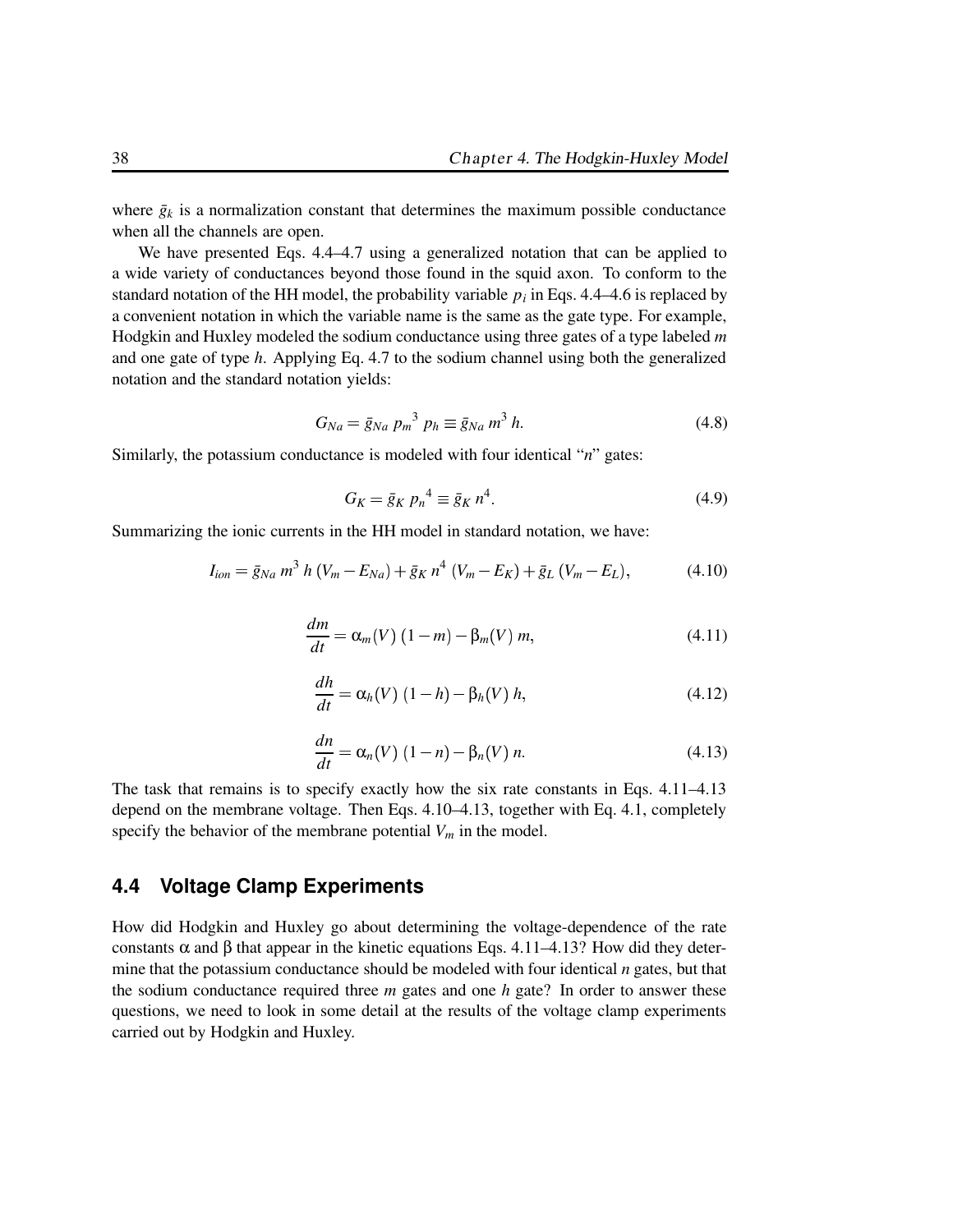

**Figure 4.4** Experimental voltage clamp data illustrating voltage-dependent properties of the potassium conductance in squid giant axon. Data points are shown as open circles. Solid lines are best-fit curves of the form given in Eq. 4.20. The command voltage  $V_c$  ( $mV$ ) is shown on the right-hand side of each curve. Redrawn from Hodgkin and Huxley (1952d).

#### **4.4.1 Characterizing the K Conductance**

Figure 4.4 shows some voltage clamp results obtained by Hodgkin and Huxley in which the time course of the potassium conductance is plotted for several different values of the command voltage. The most obvious trend in the data is that the steady-state K conductance level increases with increasing command voltage. A second, somewhat more subtle trend is that the rising phase of the conductance change becomes more rapid with increasing depolarization. For small depolarizations on the order of 20 *mV*, the half-maximum point occurs about 5 *msec* after the onset of the change in voltage, whereas for large depolarizations on the order of 100 *mV*, the half-maximum point is reached in about 2 *msec*.

Hodgkin and Huxley incorporated these voltage-dependent properties of the K conductance into a mathematical model by first writing down an equation that describes the time evolution of a first-order kinetic process:

$$
\frac{dn}{dt} = \alpha_n(V) (1 - n) - \beta_n(V) n. \tag{4.14}
$$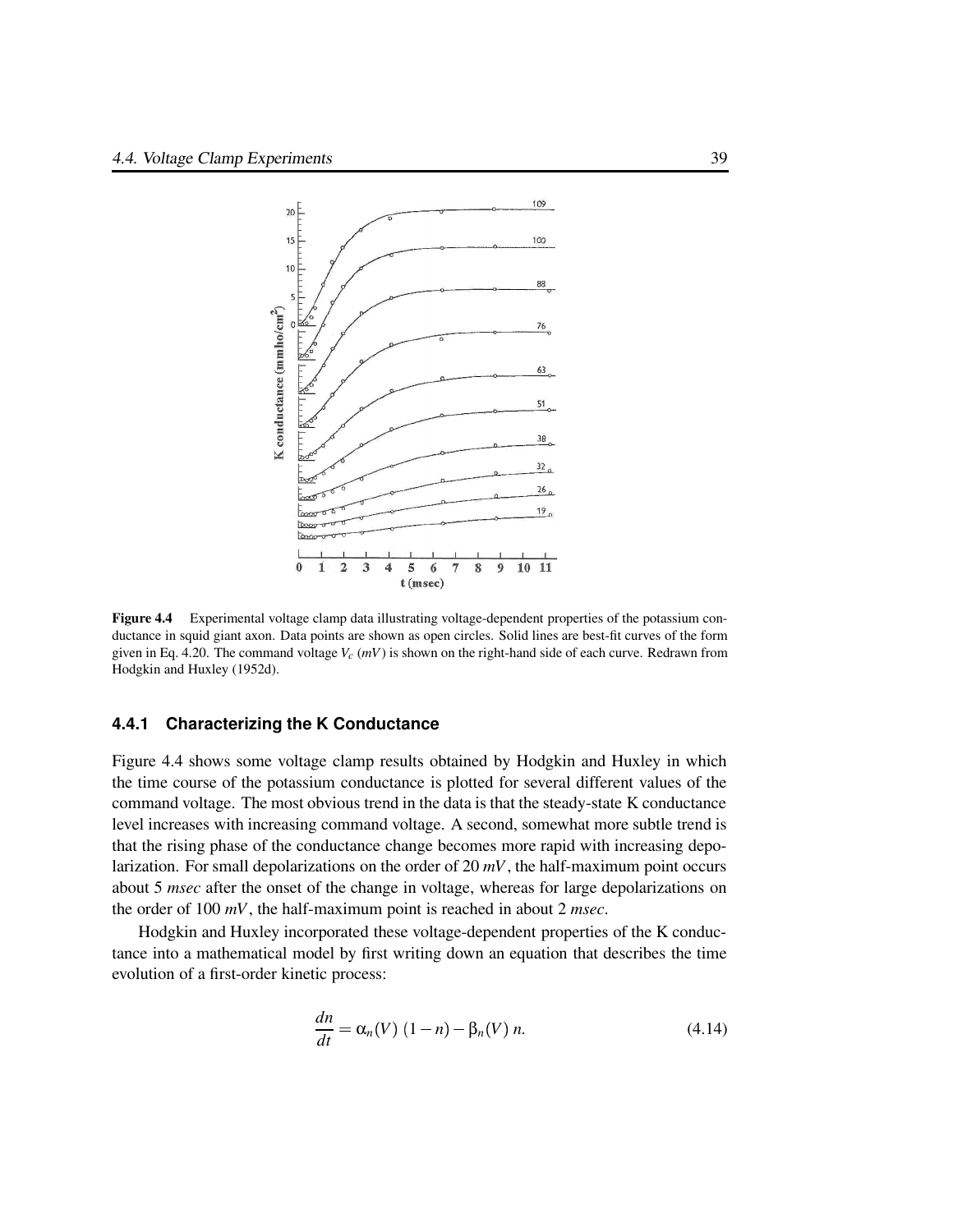In the experiments illustrated in Fig. 4.4, the membrane potential starts in the resting state  $(V_m = 0)$  and is then instantaneously stepped to a new clamp voltage  $V_c$ . What is the time course of the state variable *n* under these circumstances? Initially, with  $V_m = 0$ , the state variable *n* has a resting value given by Eq. 4.5,

$$
n_{\infty}(0) = \frac{\alpha_n(0)}{\alpha_n(0) + \beta_n(0)}.
$$
\n(4.15)

When  $V_m$  is clamped to  $V_c$ , *n* will eventually reach a steady-state value given by

$$
n_{\infty}(V_c) = \frac{\alpha_n(V_c)}{\alpha_n(V_c) + \beta_n(V_c)}.
$$
\n(4.16)

The solution to Eq. 4.14 that satisfies these boundary conditions is a simple exponential of the form

$$
n(t) = n_{\infty}(V_c) - (n_{\infty}(V_c) - n_{\infty}(0))e^{-t/\tau_n},
$$
\n(4.17)

where

$$
\tau_n(V_c) = \frac{1}{\alpha_n(V_c) + \beta_n(V_c)}.\tag{4.18}
$$

Given Eq. 4.17, which describes the time course of *n* in response to a step change in command voltage, one could try fitting curves of this form to the conductance data shown in Fig. 4.4 by finding values of  $n_{\infty}(0)$ ,  $n_{\infty}(V_c)$ , and  $\tau_n(V_c)$  that give the best fit to the data for each value of *Vc*. Figure 4.5 illustrates this process, using some simulated conductance data generated by the Hodgkin-Huxley model. Recall that *n* takes on values between 0 and 1, so in order to fit the conductance data, *n* must be multiplied by a normalization constant  $\bar{g}_K$  that has units of conductance. For simplicity, the normalized conductance  $G_k/\bar{g}_k$  is plotted. The dotted line in Fig. 4.5 shows the best-fit results for a simple exponential curve of the form given in Eq. 4.17. Although this simple form does a reasonable job of capturing the general time course of the conductance change, it fails to reproduce the S-shaped (sigmoidal) trend in the data. This discrepancy is most apparent near the onset of the conductance change, shown in the inset of Fig. 4.5. Hodgkin and Huxley realized that a more sigmoidal time course could be generated if they considered the conductance to be proportional to a higher power of *n*. Figure 4.5 shows the results of fitting the conductance data using successively higher powers *p*. Using this sort of fitting procedure, Hodgkin and Huxley determined that a reasonable fit to their K conductance data could be obtained using a value of  $p = 4$ . Thus they arrived at a description for the K conductance given by

$$
G_K = \bar{g}_K n^4,\tag{4.19}
$$

in which case, the equation describing the conductance change and satisfying the appropriate boundary conditions is

$$
G_K = \{ (G_\infty(V_c))^{1/4} - ((G_\infty(V_c))^{1/4} - (G_\infty(0))^{1/4})e^{-t/\tau_n} \}^4, \tag{4.20}
$$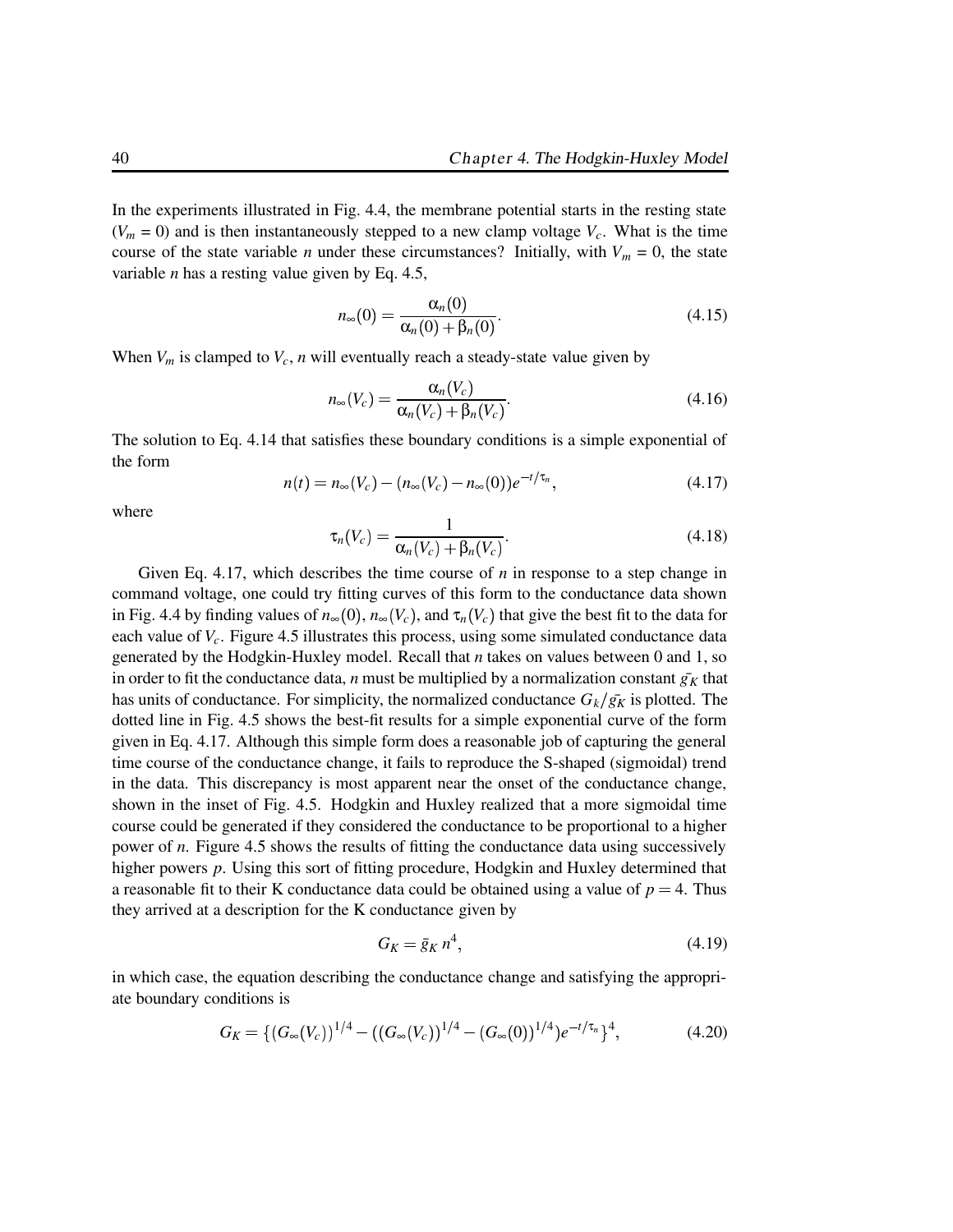

**Figure 4.5** Best-fit curves of the form  $G_k = \bar{g}_K n^p$  ( $p = 1-4$ ) for simulated conductance vs. time data (open circles). The inset shows an enlargement of the first millisecond of the response. The initial inflection in the curve cannot be well fit by a simple exponential (dotted line) that rises linearly from zero. Successively higher powers of  $p$  ( $p = 2$ : dot-dashed;  $p = 3$ : dashed line) result in a better fit to the initial inflection. In this case,  $p = 4$  (solid line) gives the best fit.

where  $G_{\infty}(0)$  is the initial conductance and  $G_{\infty}(V_c)$  is the steady-state conductance value attained when the command voltage is stepped to  $V_c$ . The solid lines in Fig. 4.4 show the best-fit results obtained by Hodgkin and Huxley for their data.

# **4.5 GENESIS: Voltage Clamp Experiments**

In order to develop a better understanding of the procedures outlined above we will use the *Squid* tutorial to simulate a voltage clamp experiment of the type that Hodgkin and Huxley used to characterize the potassium conductance. Change to the *Scripts/squid* directory and start the *Squid* tutorial by typing "genesis Squid." When the tutorial first loads, the simulation is in the current clamp mode. To switch to the voltage clamp mode, click the Toggle Vclamp/Iclamp Mode button. The first simulation experiment will be to hold the membrane potential at the resting potential for a couple of milliseconds (so we can see the baseline) and then rapidly clamp it to 50 *mV* above the resting potential. In this simulation, we measure voltages with respect to the resting potential, so we define the rest potential to be 0 volts, rather than  $-70$  *mV*.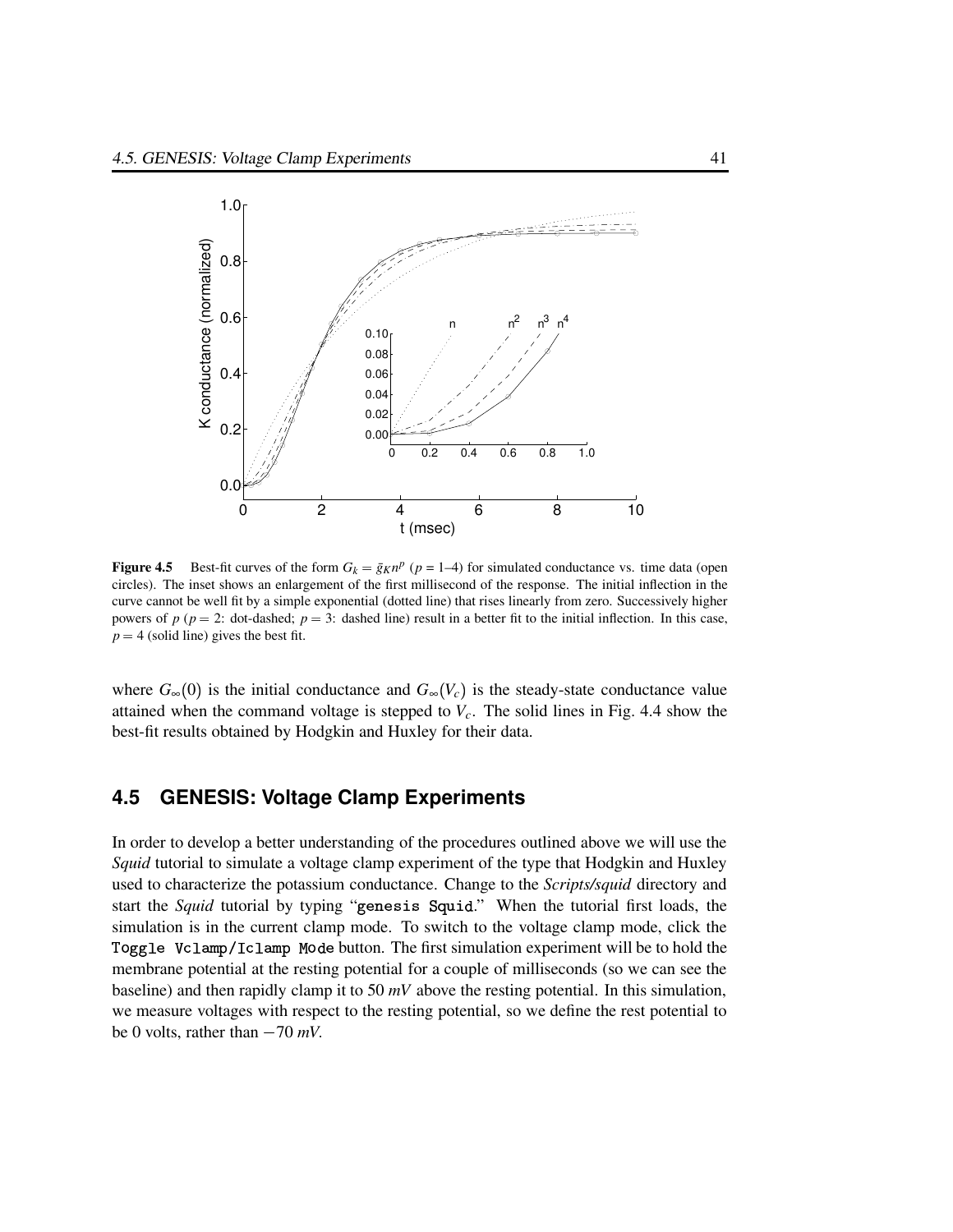

**Figure 4.6** The time course of the voltage clamp signal. These quantities can be set in the Voltage Clamp Mode control panel.

Figure 4.6 defines the quantities that are set by the Voltage Clamp Mode control panel. Make sure they are set to the following:

| Holding Voltage          | $= 0$ mV    |
|--------------------------|-------------|
| Holding Time             | $= 2$ msec  |
| Pre-pulse Voltage = 0 mV |             |
| Pre-pulse Time           | $= 0$ msec  |
| Clamp Voltage            | $= 50$ mV   |
| Clamp Time               | $= 20$ msec |
|                          |             |

Now run the simulation by clicking RESET followed by RUN. Your display should look similar to that shown in Fig. 4.7. The plot at the upper left shows both the command voltage which is applied to the voltage clamp circuitry and the resulting membrane potential. If everything is working properly, these two curves should be almost identical, since the idea of the voltage clamp is that the membrane voltage should exactly follow the command voltage. The lower left plot shows the injection current (clamp current) used to maintain the desired voltage. The time course of the clamp current has three components: a very brief positive-going spike at the onset of the voltage change related to the charging of the membrane capacitance, a transient negative (inward) current associated with the sodium conductance, and finally a sustained positive (outward) current associated with the potassium conductance. The quantities shown in the two left panels are experimental observables and were accessible to Hodgkin and Huxley in their experiments, whereas the two right panels on your screen show quantities that are not directly observable (channel conductances and channel currents), but which we can plot in the simulation by "peeking" at the internal state of the model. In thinking about the data that Hodgkin and Huxley had to work with, keep in mind that the observables are confined to the two left panels.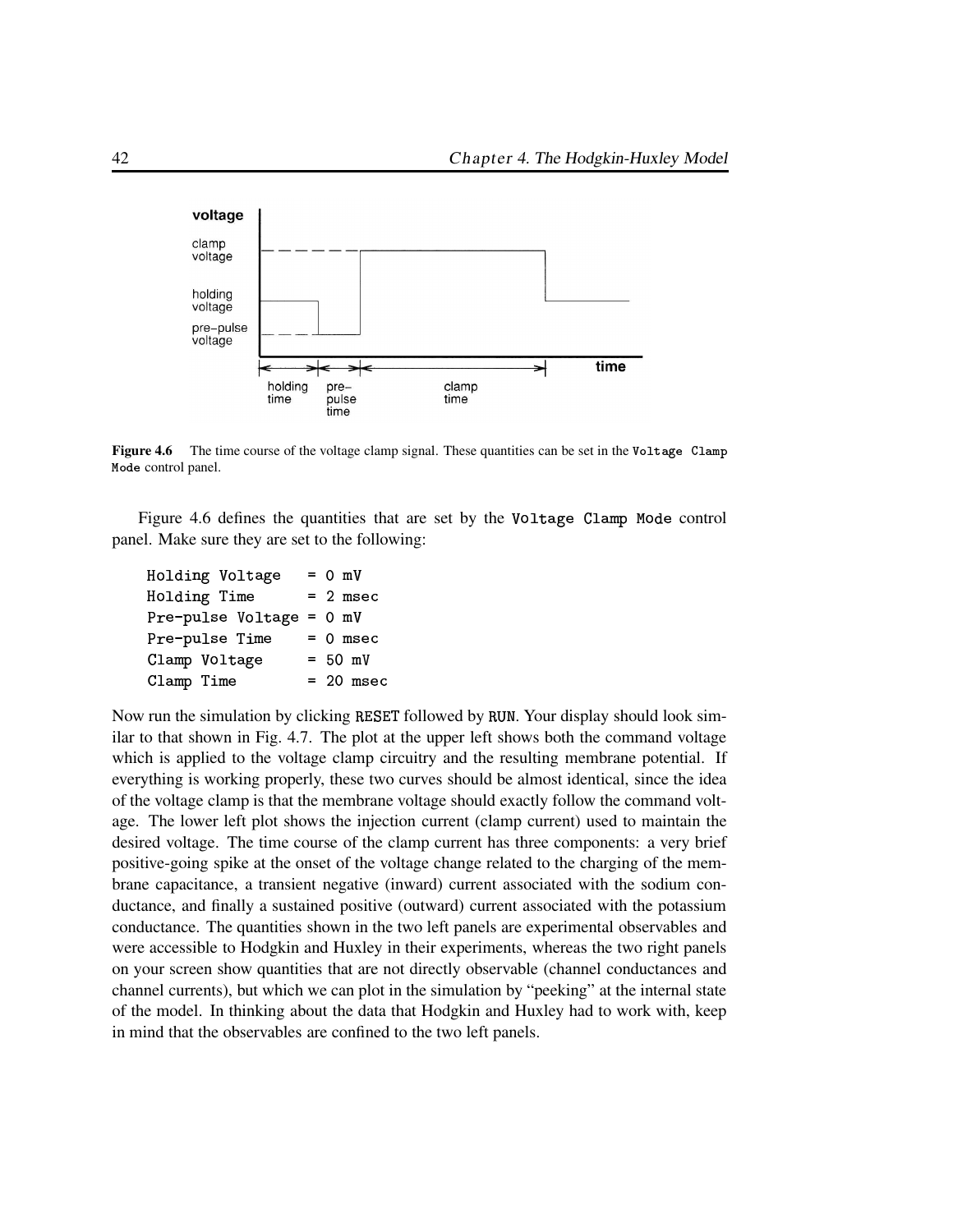

**Figure 4.7** A voltage clamp experiment using the *Squid* tutorial. Upper left: membrane voltage and clamp voltage; lower left: clamp current; upper right: Na and K channel conductances; lower right: Na and K channel currents.

In order to study the K conductance alone, Hodgkin and Huxley replaced Na in the external bathing solution with an impermeant ion, thus eliminating most of the Na contribution to the measured currents. We have an even easier way of getting rid of the sodium current in the simulation: click the toggle button labeled "Na channel unblocked," so that it reads "Na channel blocked," Now rerun the simulation. Note that the clamp current no longer shows the transient negative (inward) current associated with the Na conductance.

Now let's do a voltage clamp series to characterize the K conductance. We'll start with a large voltage step (so we can adjust graph scales) and work our way down through a series of smaller values. Change the Clamp Voltage dialog box value to 100 mV and rerun the simulation. (Don't forget to hit "Return" after changing the contents of the dialog box!) Notice that values in some of the plots go off scale. To correct this situation, we can use the scale buttons in the upper left-hand corner of each display. For example, to adjust the scale for the clamp current, click the scale button on the lower left graph, set ymax to 30, and then click DONE. If you want, you can adjust the scales of the other graphs in the same manner. Since we are going to perform a series of simulations and we want to see all the results plotted simultaneously, we'll put the graphs into overlay mode (otherwise they get cleared on each reset). Click the toggle button labeled "0verlay OFF," so that it reads "Overlay ON," Now we're ready to perform the next trial in the voltage series. Change the Clamp Voltage to 80  $mV$ , click on RESET, and rerun the simulation. You should see the new data superimposed on the old data. Now continue the series with clamp voltages of 60,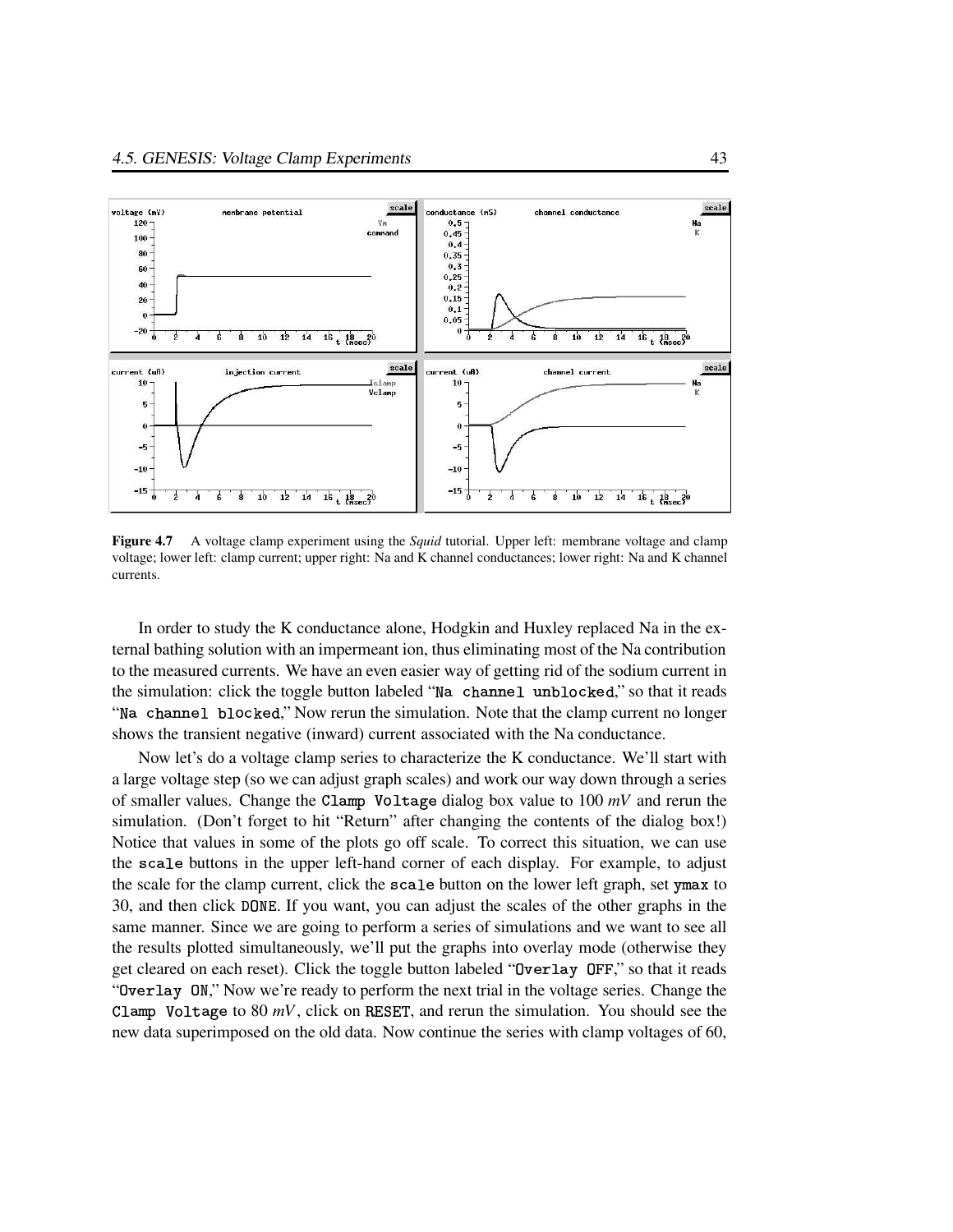

40, and 20 *mV*. When you are finished, the right side of your display should look similar to Fig. 4.8.

**Figure 4.8** Plots of K conductance vs. time for a simulated voltage clamp series with Na channels blocked. Responses are shown for five values of the clamp voltage: 20, 40, 60, 80 and 100 *mV*. Compare with the experimental data in Fig. 4.4.

## **4.6 Parameterizing the Rate Constants**

Using this procedure, Hodgkin and Huxley were able to determine the steady-state conductance values  $n_{\infty}(V_c)$  and time constants  $\tau_n(V_c)$  as a function of command voltage. Once values for  $n_{\infty}(V_c)$  and  $\tau_n(V_c)$  have been determined by fitting the conductance data, values for  $\alpha_n(V_c)$  and  $\beta_n(V_c)$  can be found from the following relationships:

$$
\alpha_n(V) = \frac{n_{\infty}(V)}{\tau_n(V)}\tag{4.21}
$$

$$
\beta_n(V) = \frac{1 - n_{\infty}(V)}{\tau_n(V)}.
$$
\n(4.22)

The open circles in Fig. 4.9 represent the experimentally determined values of  $n_{\infty}(V_c)$ ,  $\tau_n(V_c)$ ,  $\alpha_n(V_c)$ , and  $\beta_n(V_c)$  as a function of command voltage. Hodgkin and Huxley then found smooth curves that went through these data points. The empirically determined expressions for the rate constants  $α<sub>n</sub>$  and  $β<sub>n</sub>$  are:

$$
\alpha_n(V) = \frac{0.01(10 - V)}{\exp(\frac{10 - V}{10}) - 1}
$$
\n(4.23)

$$
\beta_n(V) = 0.125 \exp(-V/80). \tag{4.24}
$$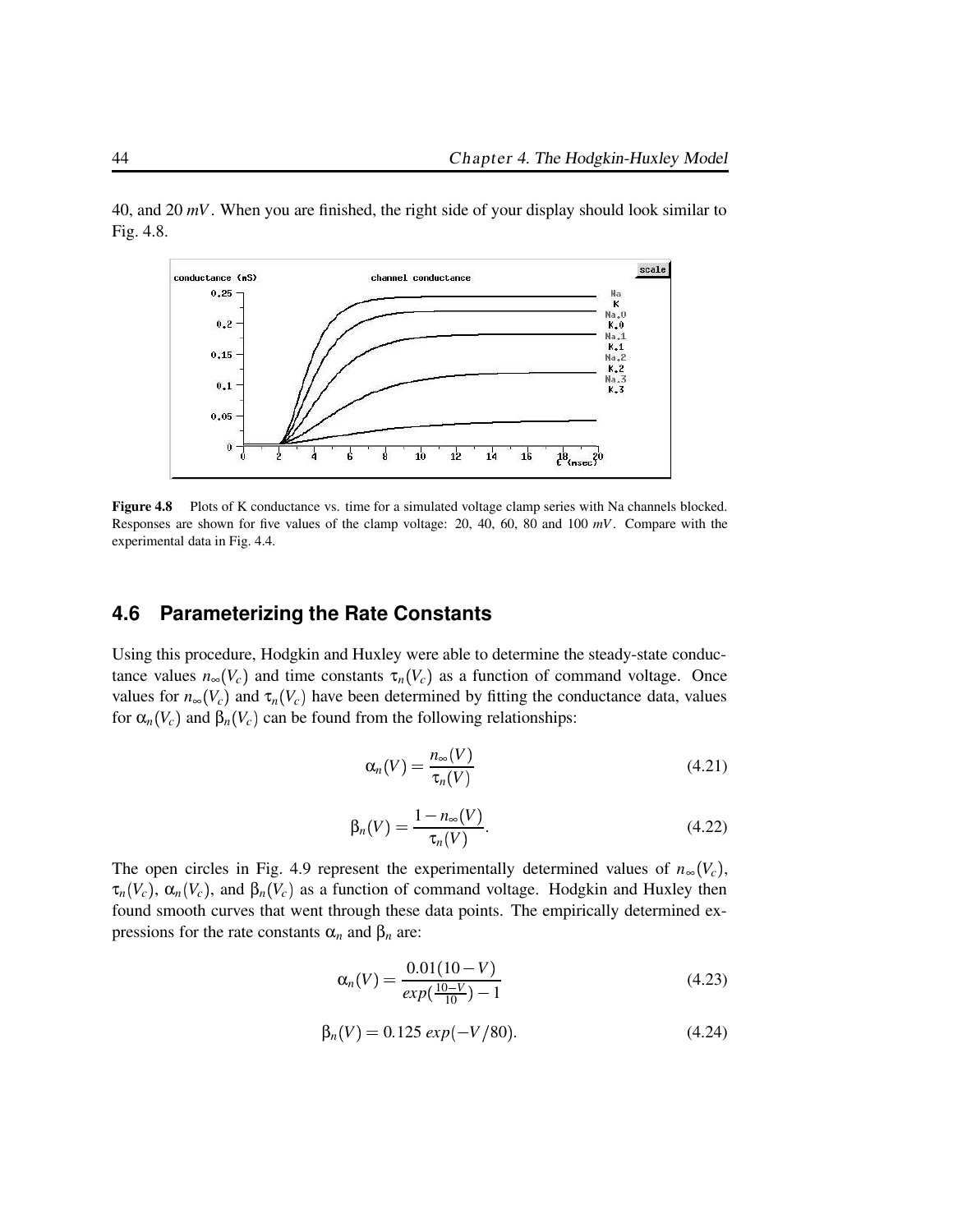

**Figure 4.9** Voltage dependence of K conductance parameters in the HH model. (A) Steady-state value  $n_{\infty}(V)$ ; (B) time constant  $\tau_n(V)$  (C) rate constant  $\alpha(V)$ ; and (D) rate constant  $\beta(V)$ . Open circles in (A) and (B) are best-fit parameters from voltage clamp data of the type shown in Fig. 4.4. Open circles in (C) and (D) are computed from Eqs. 4.21–4.22. Solid lines in (C) and (D) are empirical fits to the rate constant data of the form given in Eqs. 4.23–4.24. Solid lines in (A) and (B) are then calculated from Eqs. 4.16 and 4.18.

If you compare these expressions with Eqs. 12–13 in Hodgkin and Huxley (1952d), you will note that the sign of the membrane voltage has been changed to correspond to the modern convention (see Sec. 4.3.2).

## **4.7 Inactivation of the Na Conductance**

There is an important qualitative difference between the Na and the K conductance changes that are observed in the squid axon under voltage clamp conditions. Namely, in response to a sustained voltage clamp step, the change in Na conductance is transient and only lasts a few milliseconds, whereas the change in K conductance is sustained and lasts as long as the voltage clamp is maintained. This effect can be seen in the upper right panel of Fig. 4.7.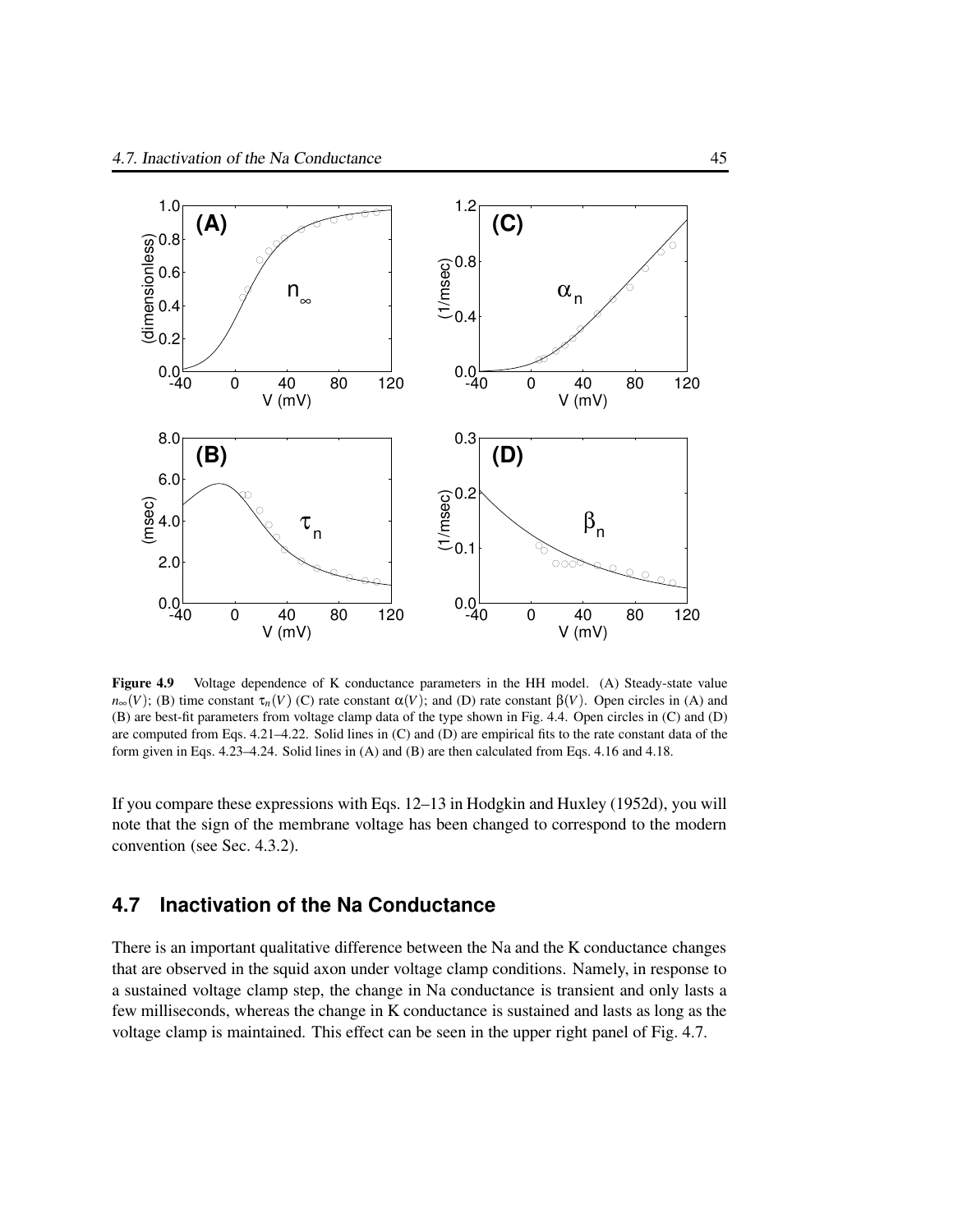To explore the Na conductance change in more detail, run the *Squid* simulation in voltage clamp mode with Na channels unblocked and K channels blocked (use the toggle buttons on the control form). Set the maximum simulation time to 10 *msec* in the Simulation Control panel and set the following values in the Voltage Clamp Mode control panel dialog boxes:

| Holding Voltage          | $= 0$ mV   |
|--------------------------|------------|
| Holding Time             | $= 2$ msec |
| Pre-pulse Voltage = 0 mV |            |
| Pre-pulse Time           | $= 0$ msec |
| Clamp Voltage            | $= 50$ mV  |
| Clamp Time               | $= 8$ msec |

Place the graphs in overlay mode (use the Overlay ON toggle button in the Simulation Control panel), and observe the magnitude and time course of the Na conductance change for clamp voltages between 10 and 70 *mV*. You will note that the magnitude of the peak conductance increases with increasing voltage and that the time constants of the rising and falling phases generally become shorter (faster) with increasing voltage.

In order to model these transient conductance changes, Hodgkin and Huxley needed to use a system of differential equations that was at least second-order. Using the same strategy as for the K conductance, they chose to do this by building up the higher-order response dynamics using a set of variables such that each obeys first-order kinetics. To describe the activation and inactivation phases of the Na conductance change requires two separate state variables, which Hodgkin and Huxley labeled *m* (the activation variable) and *h* (inactivation). In order to accurately capture the initial inflection in the conductance change, they found that they had to raise the *m* variable to the third power. Thus they arrived at a description for the Na conductance given by

$$
G_{Na} = \bar{g}_{Na} m^3 h. \tag{4.25}
$$

Following a procedure very similar to that outlined previously for the K conductance, Hodgkin and Huxley determined the voltage-dependence of the rate constants that govern the activation and inactivation variables. The empirically determined expressions that they arrived at for describing  $\alpha_m$ ,  $\beta_m$ ,  $\alpha_h$  and  $\beta_h$  are:

$$
\alpha_m(V) = \frac{0.1(25 - V)}{\exp(\frac{25 - V}{10}) - 1},\tag{4.26}
$$

$$
\beta_m(V) = 4 \exp(-V/18), \tag{4.27}
$$

$$
\alpha_h(V) = 0.07 \exp(-V/20), \tag{4.28}
$$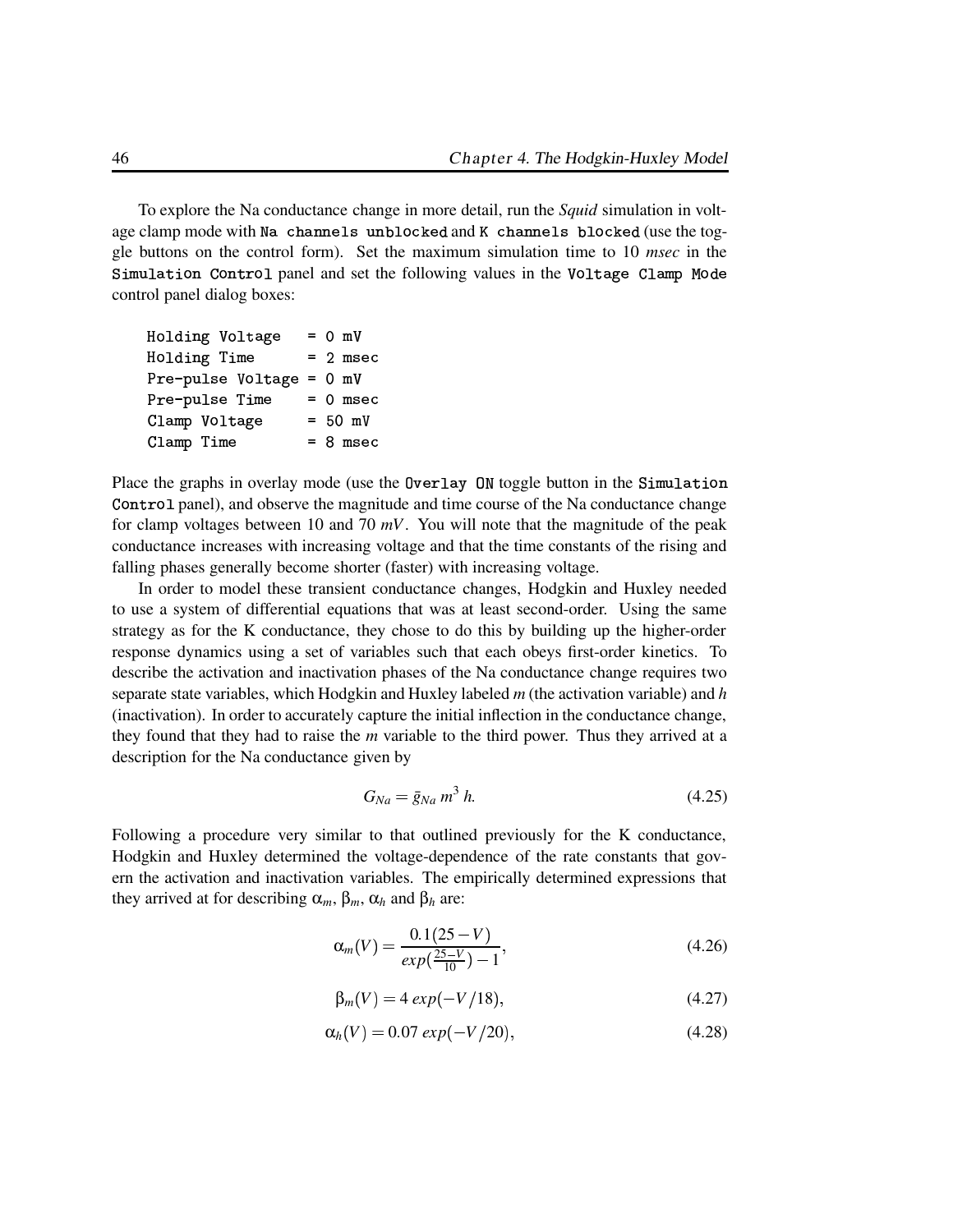$$
\beta_h(V) = \frac{1}{exp(\frac{30-V}{10}) + 1}.
$$
\n(4.29)

Again, to be consistent with the modern sign convention used in GENESIS, we have flipped the sign of the voltage relative to the original Eqs. 20, 21, 23, 24 in Hodgkin and Huxley (1952d).

#### **4.8 Current Injection Experiments**

As we have seen, the form of the HH model and the values of the model parameters were all empirically determined from voltage clamp data. There was no *a priori* guarantee that the model would necessarily be successful in predicting the behavior of the squid axon under other experimental conditions. Thus it must have been extraordinarily satisfying for Hodgkin and Huxley to see their model produce realistic-looking action potentials when they numerically simulated the response to superthreshold current injections.

Run the *Squid* simulation in current clamp mode. Make sure that both the Na and K channels are unblocked. Set the maximum simulation time to 50 *msec* and set the following values in the Current Clamp Mode control panel:

| Base Current    | $= 0.0 uA$         |  |
|-----------------|--------------------|--|
| Pulse Current 1 | $= 0.1 \text{ uA}$ |  |
| Onset Delay 1   | $= 5.0$ msec       |  |
| Pulse Width 1   | $= 30.0$ msec      |  |
| Pulse Current 2 | $= 0.0 \text{ uA}$ |  |
| Onset Delay 2   | $= 0.0$ msec       |  |
| Pulse Width 2   | $= 0.0$ msec       |  |
| Pulse Mode      | = Single Pulse     |  |

With this set of parameters, you should observe a short train of action potentials in response to the injected current. Section 4.9 provides several suggested exercises for exploring properties of the HH model under current clamp conditions, including threshold behavior, refractory periods, depolarization block and anode break excitation.

## **4.9 Exercises**

1. In voltage clamp mode, generate plots of peak conductance versus clamp voltage and peak current versus clamp voltage for the Na and K currents. (Characterize the Na and K components individually by using the appropriate toggle button to block the other component.) Select clamp voltages that cover the range from 40 *mV* below resting potential to 140 *mV* above resting potential. For each case, determine the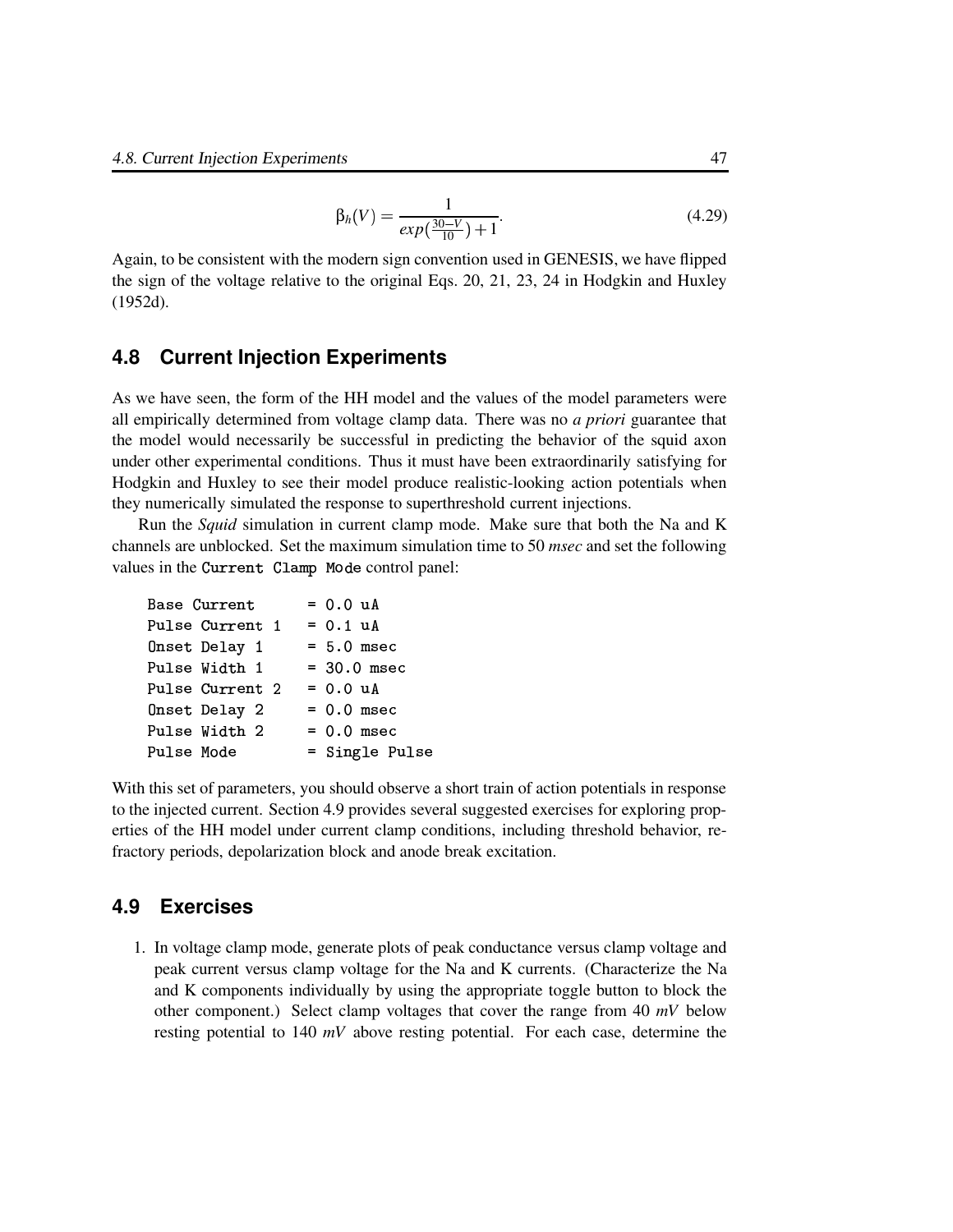peak conductance and current from the graphs and use them in your plots. What is the general shape of the conductance vs. voltage plots? What is the general shape of the current vs. voltage plots? What are the reversal potentials for Na and K?

- 2. In voltage clamp mode, examine the effect of giving different hyperpolarizing preconditioning pulses prior to the voltage clamp step. (Suggested parameters: holding voltage =  $0$  *mV*; holding time =  $5$  *msec*; pre-pulse voltage =  $0$  to  $-50$  *mV* in  $10$  *mV* steps; pre-pulse time = 5 *msec*; clamp voltage =  $+40$  *mV*; clamp time = 20 *msec*.) What is the effect of the pre-conditioning pulse on the Na conductance? On the K conductance? In the context of the HH model, describe the mechanism responsible for this effect. How might this relate to the "after-hyperpolarization" that follows an action potential?
- 3. In current clamp mode, find the minimum current (threshold current) for eliciting a single action potential. (Suggested settings: base current =  $0 \mu A$ ; onset delay 1 = 5 *msec*; pulse width 1 = 15 *msec*; simulation time = 20 *msec*.) How "sharp" is the threshold phenomenon — can you find a value of the injected current that gives a "half-height" action potential? If the threshold appears to be "all-or-none," report the minimum fractional change in injection current that you tested (e.g., 1 part in 100, 1-in-1000, etc.).
- 4. The *rheobase* current is the minimum current that will elicit repetitive firing (i.e., generate a train of action potentials). What is the rheobase current for the *Squid* model? (Suggested settings: base current  $= 0 \mu A$ ; onset delay  $1 = 5$  *msec*; pulse width 1 = 95 *msec*; simulation time = 100 *msec*.) How sharp is the transition from single spike generation to repetitive firing? — Can you find a value of the injected current that generates *two* action potentials, but doesn't fire repetitively?
- 5. By counting the number of spikes generated in a 100 *msec* window, construct a plot of firing frequency vs. injected current, starting at the rheobase current and working up to a value of about 10 times rheobase. (Suggested settings: base current =  $0 \mu A$ ; onset delay 1 = 0 *msec*; pulse width 1 = 100 *msec*; simulation time = 100 *msec*.) How much does a 10-fold increase in injected current increase the firing rate? What happens if you increase the injected current to 100 times rheobase?
- 6. In problem 3 we saw that single action potentials can be elicited by small *sustained* levels of current injection. Single action potentials can also be elicited by *transient* pulses of current injection, even when the duration of the pulse is shorter than the duration of the action potential. As the length of the pulse decreases, however, the amplitude necessary to elicit an action potential increases. Generate a plot of single spike threshold current vs. pulse duration for pulse widths between 0.1 and 2.0 *msec*.